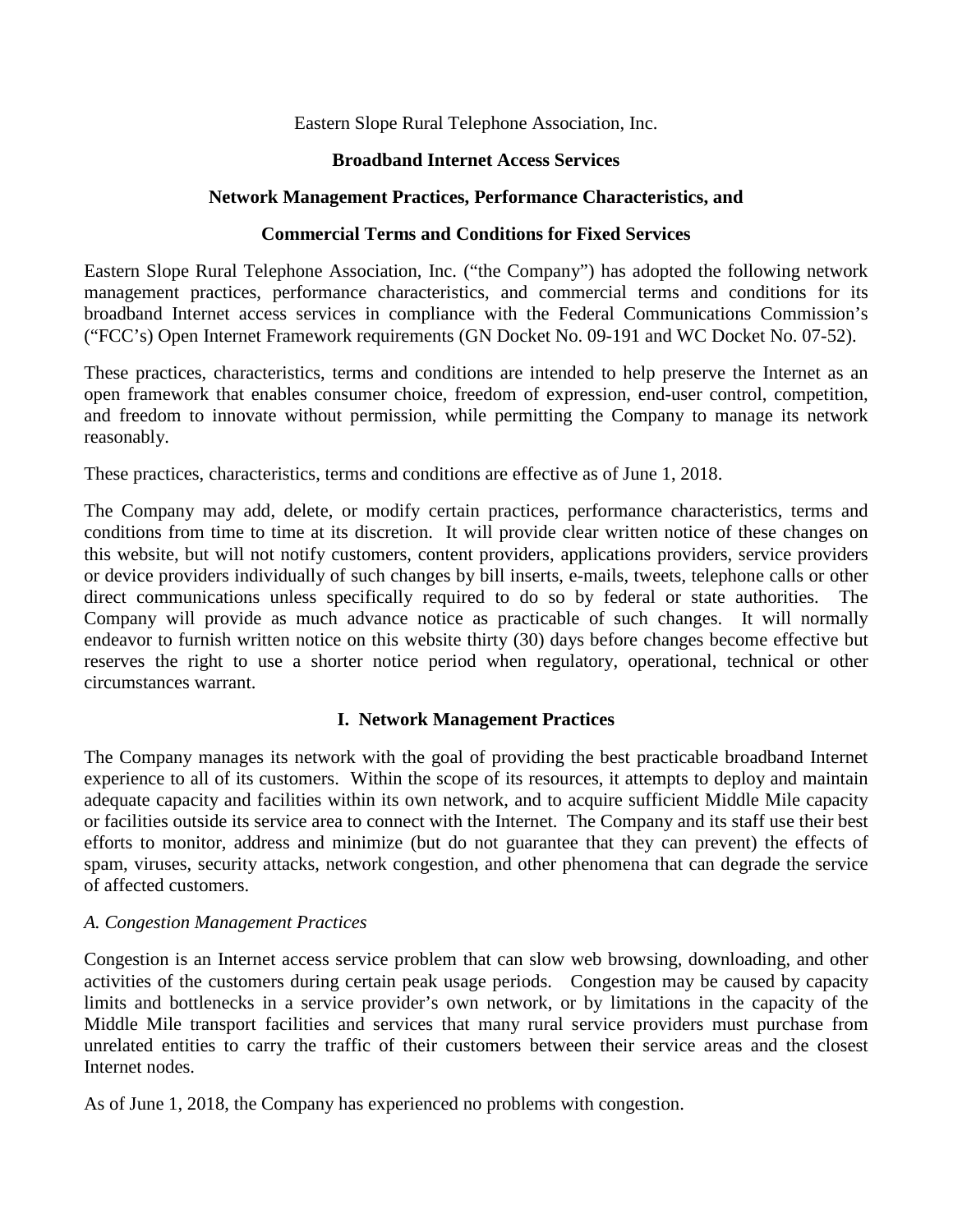If significant congestion problems arise in the future, the Company's most desired approach is to determine the source of the problem, and to increase the capacity of the affected portions of its network and/or of its Middle Mile routes where warranted. However, network and Middle Mile upgrades often cannot be accomplished instantaneously because they require negotiations, authorizations and agreements with multiple unrelated entities such as lenders, government agencies, equipment vendors, property owners and other carriers.

If or when network and/or Middle Mile upgrades are not able to be deployed on a timely or reasonable basis, the Company reserves the right to monitor and identify which customer accounts are using the greatest amount of bandwidth during periods of heavy congestion, and to contact those "high-volume customers" to work out a solution to the problem. The Company's preferred solution will be to help such "high-volume customers" find acceptable times during non-peak periods to engage in the same activities.

If that preferred solution is not possible, the Company reserves the right to manage temporarily the Internet traffic of "high-volume customers" during periods of significant congestion until such periods of congestion pass. This temporary traffic management will be accomplished by technically and commercially feasible methods that are available or that become available in the future. Affected "highvolume customers" will still be able to access the Internet and engage in any and all online activities they desire. However, during periods of congestion they may experience conditions such as longer times to download or upload files, slower Web surfing, and/or slower movements during online game playing.

Customers should note that any temporary traffic management practices employed by the Company will impact only identified and notified "high-volume customers" during periods when congestion problems are experienced and will not be based upon the types of content, applications, services, or devices such customers use. On the basis of its knowledge and experience as of June 1, 2018, the Company expects that periods of temporary traffic management, if any, will be brief and infrequent.

For purposes of its congestion management practices, the Company will consider a period in which a "congestion problem" arises and exists to be one where the subscriber utilizes more than 5Mbps. It will consider a "high-volume customer" as one that uses more than 5Mbps of bandwidth during the period between 4 PM and 11 PM daily.

### *B. Application-Specific Behavior Practices*

The Company does not favor or inhibit certain applications or classes of applications. Customers may use any lawful and commercially available application which they desire on the Company's network.

The Company does not normally monitor the contents of the traffic or applications of its customers. It undertakes no obligation to monitor or investigate the lawfulness of the applications used by its customers. If any party contacts the Company with a substantial allegation that an application being used by a customer is unlawful, the Company will investigate the matter (including consultation, as it deems appropriate, with attorneys, consultants, federal or state regulators, and/or federal, state or local law enforcement agencies), and will take appropriate actions to deal with the use of applications that are demonstrated to be unlawful.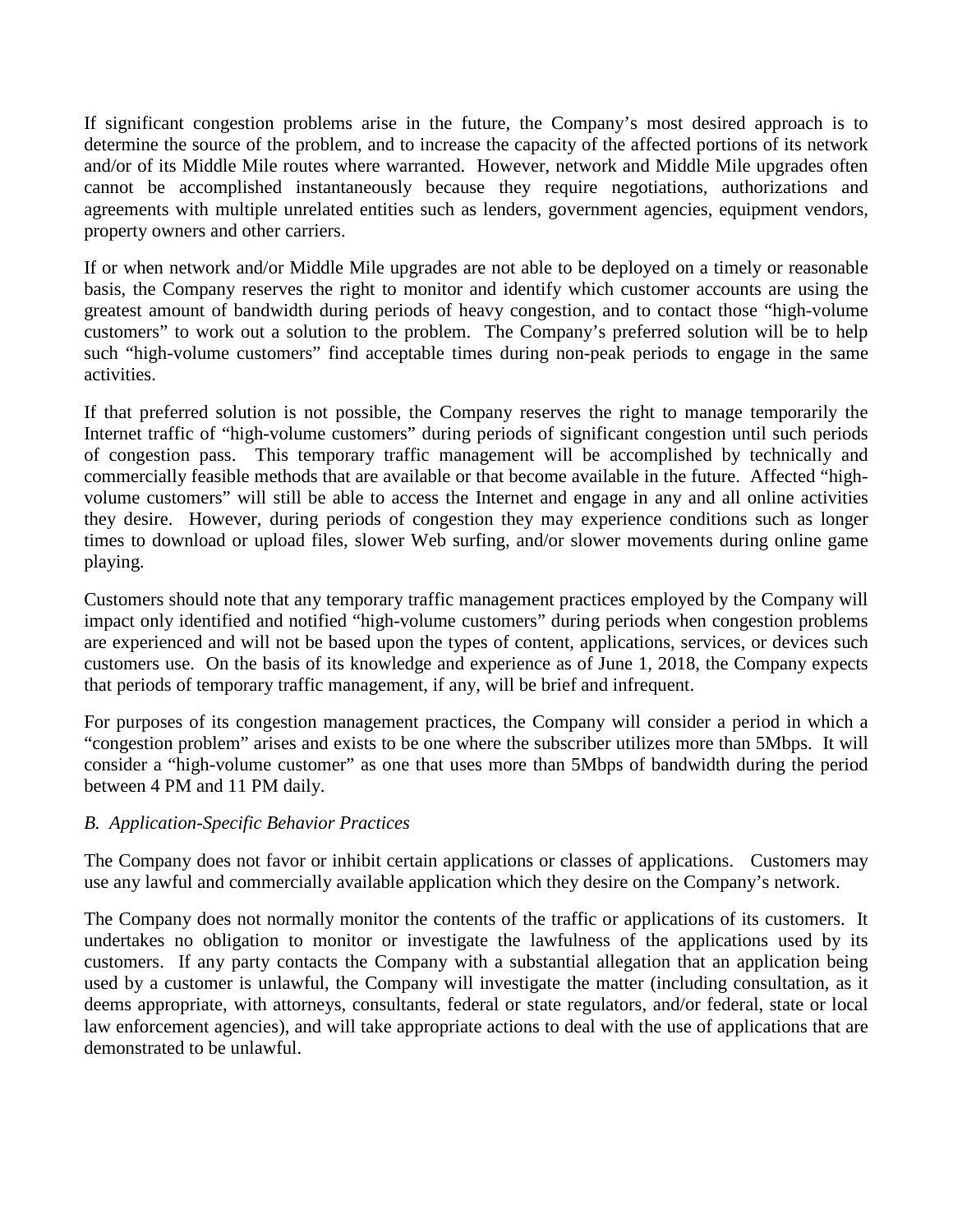Customers may occasionally develop their own applications or modify commercially available applications. The Company will not prohibit the use of customer-developed or modified applications unless there is a reasonable belief that such applications will cause harm to its network.

The Company does not block or rate-control specific protocols or protocol ports.

The Company does not modify protocol fields in ways that are not prescribed by the applicable protocol standards.

## *C. Device Attachment Rules*

The Company does not have any approval procedures that must be satisfied before a device can be connected to its network. Customers may use any lawful, compatible, type-accepted (if necessary) and commercially available device which they desire on the Company's network, as long as such device does not harm the network.

The Company does not normally monitor the devices used by its customers. It warns customers that some types of devices (for example, Data Over Cable Service Interface Specification ('DOCSIS') devices intended for use on cable broadband networks) may not be compatible with its fiber optic and digital subscriber line ("DSL") network.

The Company undertakes no obligation to monitor or investigate the lawfulness of the devices used by its customers. If any party contacts the Company with a substantial allegation that a device being used by a customer is unlawful, the Company will investigate the matter (including consultation, as it deems appropriate, with attorneys, consultants, federal or state regulators, and/or federal, state or local law enforcement agencies), and will take appropriate actions to deal with the use of a device that is demonstrated to be unlawful.

Customers may occasionally develop their own devices or modify commercially available devices. The Company will not prohibit the use of lawful customer-developed or modified devices unless there is a reasonable belief that such devices will cause harm to its network.

### *D. Security Practices*

The Company does not normally monitor the traffic of its customers. It undertakes no obligation to monitor or protect such customer traffic from spam, viruses, denial-of-service attacks, or other malicious, unlawful or unwanted activities.

The Company recognizes that customers can purchase spam filtering and anti-virus software from commercial vendors to meet their needs. The Company may from time to time offer anti-spam and/or anti-virus software or services to customers who desire to purchase them from the Company. When offered, these software or services will be described and priced in other sections of this website and in the Company's sales and marketing materials. Customers are free to obtain anti-spam and/or anti-virus software or services from any source they desire, as long as such software or services do not disrupt or degrade the traffic of other customers of the Company or harm the network.

A customer that is subjected to a denial-of-service attack, or similar malicious, unlawful or unwanted activity, is urged to notify the Company as soon as possible. The Company will work with the customer, other service providers, federal and state regulators, and/or law enforcement to determine the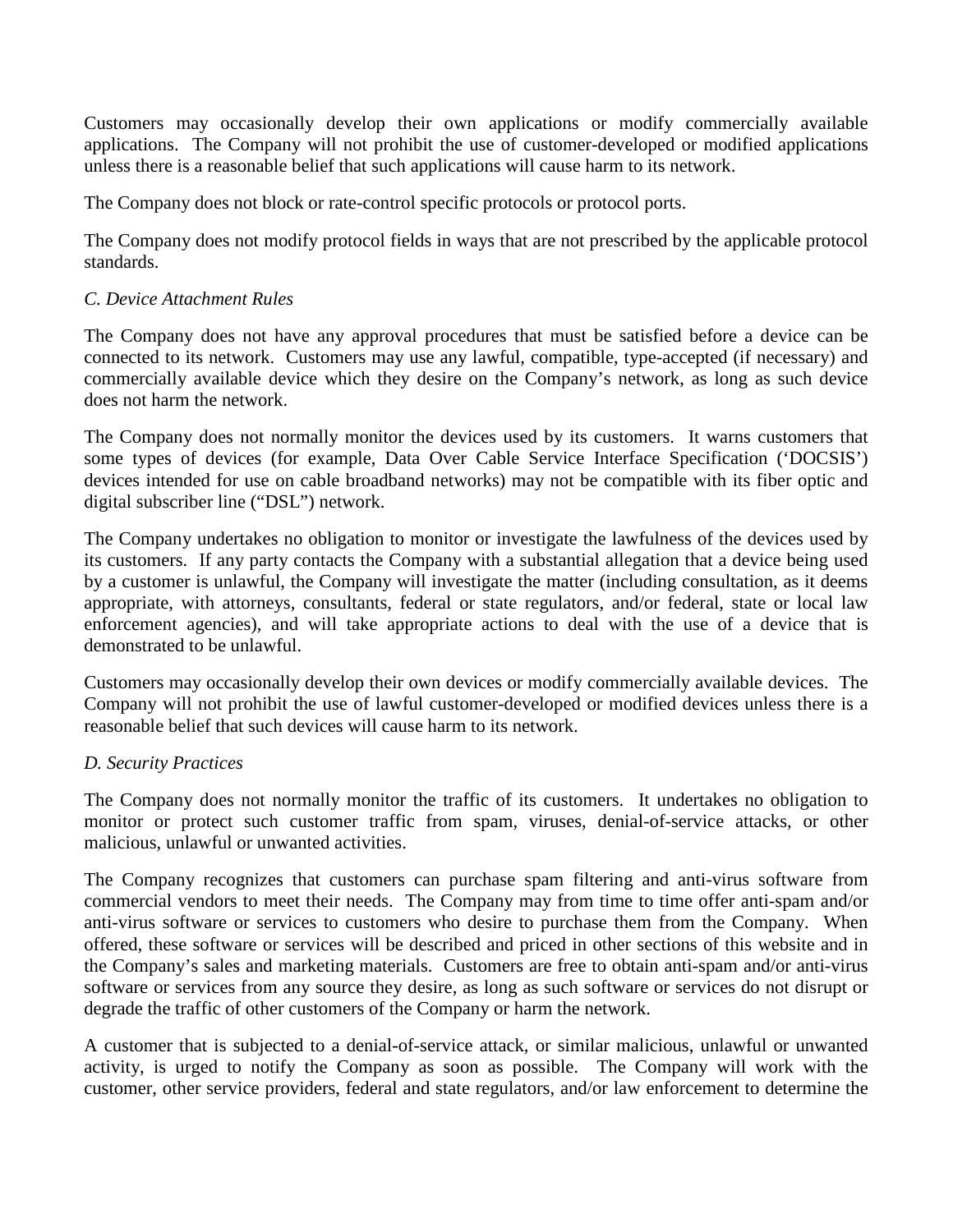source of such activity, and to take appropriate, and technically and economically reasonable efforts to address the matter.

The Company employs commercially appropriate security procedures to protect its network and its customer records from unauthorized access by third parties. The Company does not guarantee that it can protect customers from any and/or all security breaches.

## *E. Traffic Blocking*

The Company does not block any lawful content, applications, devices, and/or non-harmful devices.

The only potential exceptions where blocking may occur entail the unlawful or harmful circumstances set forth in Sections I.A through I.D above. The Company believes that all such circumstances constitute reasonable network management practices.

The Company does not knowingly and intentionally impair, degrade or delay the traffic on its network so as to render effectively unusable certain content, applications, services and/or non-harmful devices. However, the Company notes that congestion may from time to time impair, degrade, or delay some traffic.

The Company does not charge edge service providers of content, applications, services and/or devices any fees simply for transporting traffic between them and its customers.

# **II. Performance Characteristics**

Many of the service and performance characteristics of the Company's broadband Internet access services are contained in the service offering portions of this website. The Company offers different tiers of service at different prices, and changes these from time to time.

### *A. General Service Description*

The Company uses a hybrid fiber optic and copper digital subscriber line ("DSL") network that reaches approximately 98 percent of the potential customers in its rural service area, and a fiber-to-the-home ("FTTH") network in our Bennett rural areas. The expected access speeds in the DSL portions of the network range from 4 megabits per second ("Mbps") to 10 Mbps, depending upon the actual lengths of the respective fiber trunks and copper lines. The expected access speeds in the FTTH portion of the network range from 6 Mbps to 50 Mbps, depending upon the electronics installed.

Actual access speeds and time delays (latency) are impacted by the length, capacity and congestion of Middle Mile transport facilities (between the Company's service area and Internet nodes) as well as the characteristic of the Company's own network. Because conditions on these facilities and routes can change frequently, the Company can provide estimated actual access speed and latency information only for specific recent time periods requested by a customer.

The Company's service is suitable for real-time applications.

# *B. Impact of Specialized Services*

The Company does not offer specialized services to end-users.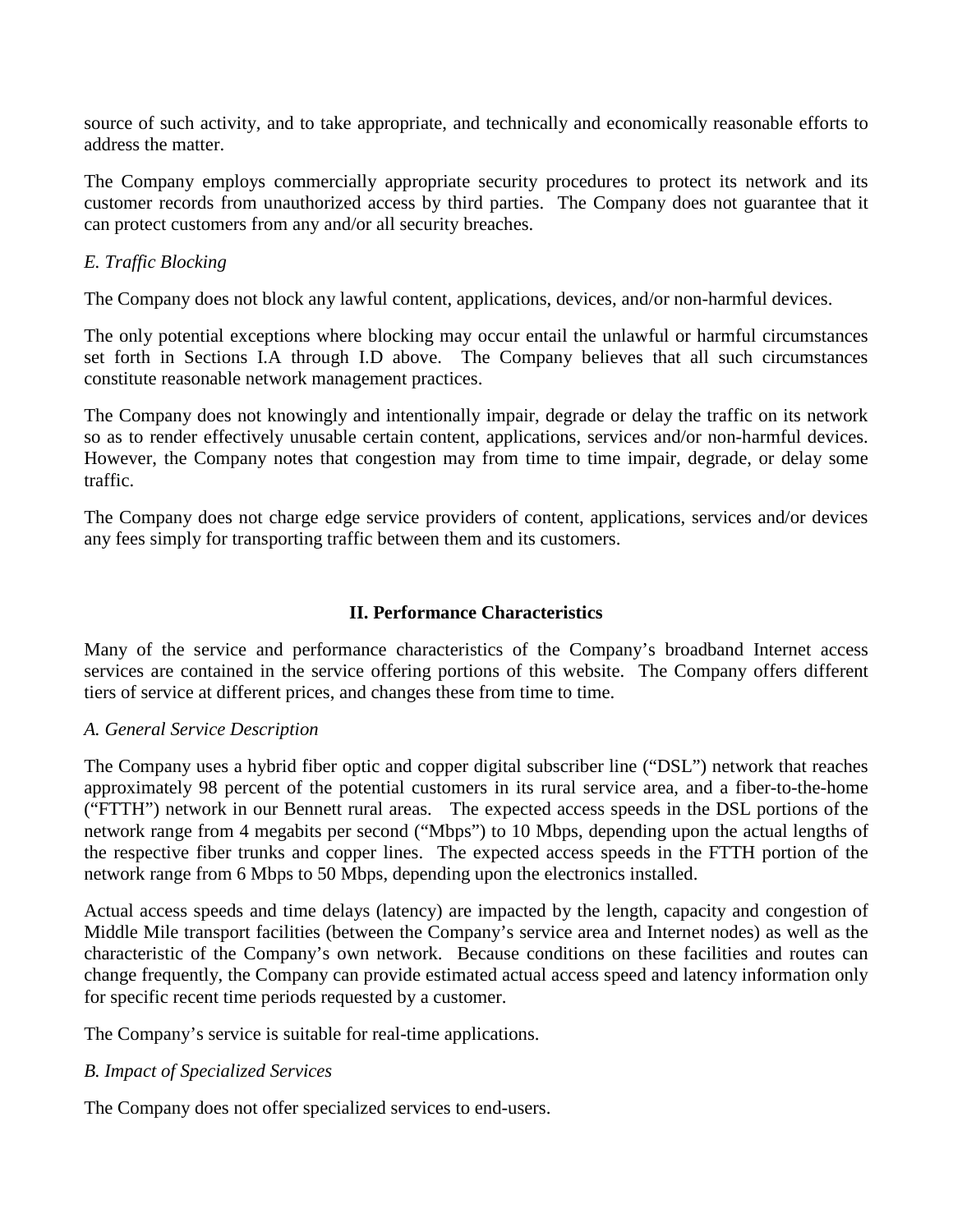## *C. Impact of Middle Mile Capacity Constraints*

The Company must purchase Middle Mile capacity and/or services from other entities for routes between the Company's service area and the closest Internet nodes.

The Company has a minority ownership interest in one of its Middle Mile providers but does not control it. The Company cannot guarantee that it will be able to obtain additional Middle Mile capacity at commercially reasonable prices if and when needs for additional Middle Mile capacity arise.

## **III. Commercial Terms and Conditions**

The commercial terms and conditions of the Company's broadband Internet access services are contained in greater detail in the acceptable use portions of this website. This section provides a brief overview or reference to terms and conditions detailed elsewhere, plus discussions of other terms and conditions required by the FCC's Open Internet Framework.

## *A. Pricing Terms and Conditions*

The Company offers different tiers and levels of service at different prices, and changes these from time to time. These service tiers and prices are detailed in the service offering portion of this website.

The Company does not impose usage-based fees upon certain tiers or levels of its service.

The Company may impose fees for early termination with respect to certain of its service arrangements.

The Company assesses fees for additional network services as indicated on www.esrta.com. In addition, the Company is willing to consider and negotiate prices for customized additional network services requested by specific customers or edge service providers if such services can be designed, developed and furnished in a commercially reasonable manner. If and when such customized services are developed and furnished, the Company reserves the right to adapt and provide them to other customers on a non-discriminatory basis so long as such subsequent provision does not entail disclosure of proprietary or confidential information of the initial customer.

# *B. No Unreasonable Discrimination*

The Company does not unreasonably discriminate in its transmission of traffic over the broadband Internet access services of its customers. It endeavors to give its customers as much choice and control as practicable among its different service offerings and among the content, application, service and device offerings of edge service providers. When reasonable network management practices entail differential treatment of traffic, the Company does not discriminate among specific uses, or classes of uses, of its network.

The Company does not impair, degrade or delay VoIP applications or services that compete with its voice services and those of its affiliates.

The Company does not impair, degrade, delay or otherwise inhibit access by its customers to lawful content, applications, services or non-harmful devices.